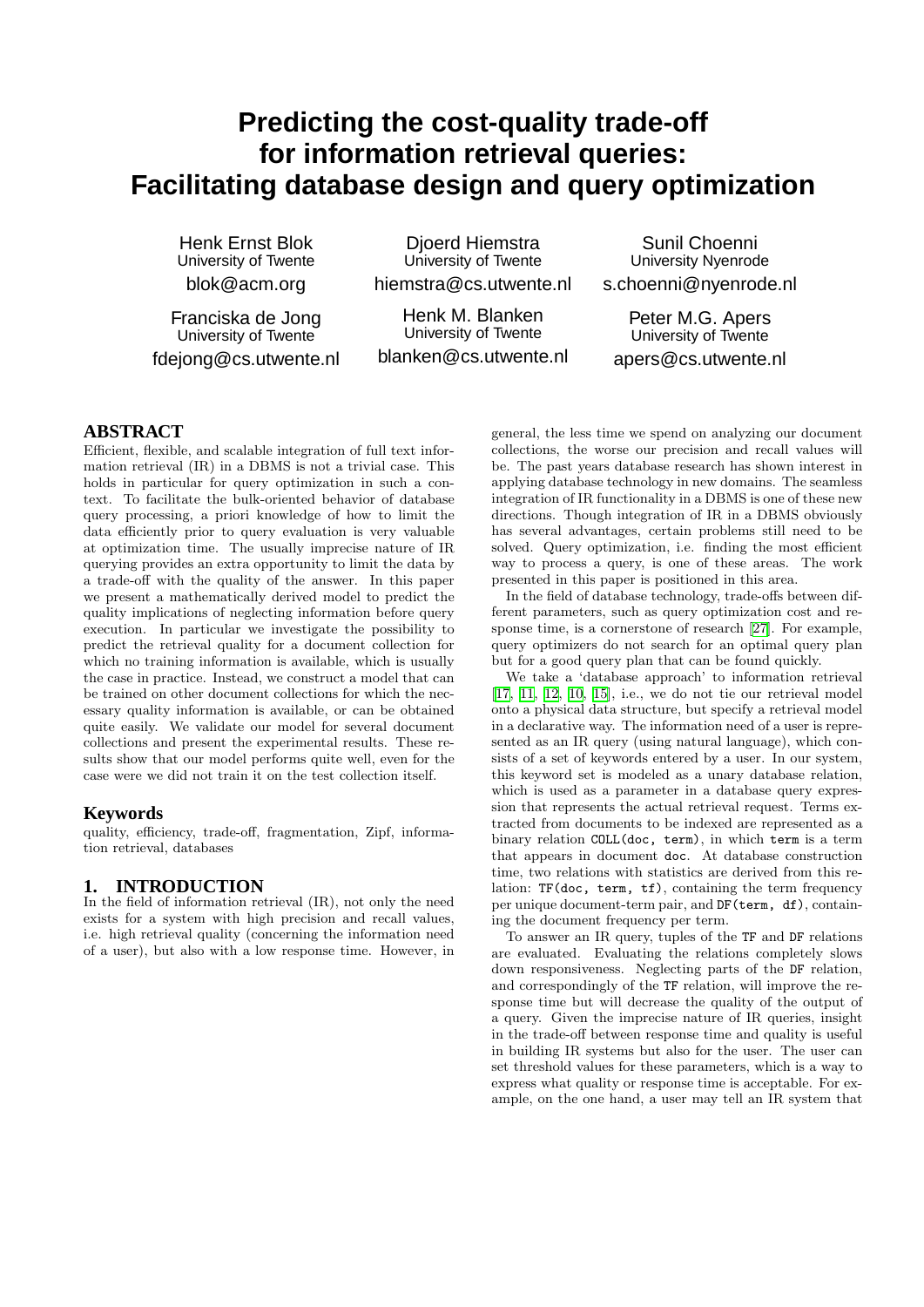the user wants an answer within  $x$  time units for a query. The system in its turn can tell the user what quality the user may expect if the response time should be within  $x$ time units. On the other hand, the user may also specify to the system what quality is acceptable for him/her.

This paper is devoted to the quantitative aspects of the trade-off between response time and output quality in the context of information retrieval. We present the results how to extrapolate the properties of the trade-off obtained on a certain data set, to another data set which was not involved in the 'training' of the trade-off parameters.

Our approach is based on the following three principles. Firstly, we are interested in top- $N$  queries, a very common form of IR queries. Therefore, we adopt the precision as the basis for our quality notion. To be more precise, we use the average precision, since this metric also includes positional information and not just whether a certain fraction of the  $\text{top-}N$  is relevant. We do not use recall as our quality metric, since it is too much dependent on  $N$ . Note that the recall can always be increased up to  $100\%$  by choosing N large enough. Secondly, we choose the terms with highest document frequencies to be the part we neglect during query processing, instead of just a random subset of the data. These terms are considered to be the least discriminative and also provide the numerically least significant per-term contribution to the score of a document in our score function. This means that these terms usually have the least significant impact on the final ranking of an arbitrary document. Furthermore, these terms occupy the most space in the TF relation, so ignoring these terms delivers the largest cost reduction. To be more precise, our model uses the fraction of terms with lower document frequencies (i.e., the terms that are not ignored) as its main steering variable. We refer to [\[2,](#page-7-6) [1\]](#page-7-7) for a more elaborate description of the underlying fragmenting approach. And, thirdly, we do not try to estimate the quality behavior for each particular query but the quality behavior of the system in general. Therefore, we based our model on the mean of the average precision over a set of queries, instead of just the average precision for a single query.

Given these three choices, we first constructed a model for the simple case. This model can be trained, using the least mean square (LMS) method, on the same collection as one wants to predict the quality for. We call this model, the first order model. Next, we present a generalized, second order, model that uses the LMS method on the trained parameters of the first order model of a set of training collection to estimate the parameters for the first order model of the test collection. This estimated first order model allows us to predict the quality behavior for that test collection.

This brings us to the main reason for our interest in the cost-quality trade-off in general and its application in integrating IR seamlessly into a database environment[[17](#page-7-1), [11](#page-7-2), [12](#page-7-3), [10](#page-7-4), [15\]](#page-7-5). In database query processing, one prefers to work set-at-a-time instead of element-at-a-time. Therefore, traditionalIR top- $N$  optimization [[23,](#page-7-8) [5](#page-7-9), [4,](#page-7-10) [9](#page-7-11)] techniques are sometimes not easy to incorporate in a DBMS[[2](#page-7-6)]. The ability to predict during query optimization which parts of the data set can be ignored — given the knowledge of the related quality implications — would therefore be very interesting. In practice one usually has no significant quality information available for the entire data set, say the document collection statistics in a web search engine. However, for a small (sub)set one might be able to get good relevance

judgments given a certain set of representative queries (for instance: the Web TREC plus accompanying queries and relevance judgments). So, it would be useful if one could use this well-documented data set to train a quality model and then transfer the obtained properties to the general case. Our second order model provides precisely these generalization properties.

Furthermore, we are not just interested in transparently integrating an IR system in a DBMS, but in a parallel mainmemory DBMS, to investigate the presumed advantages of such a system for IR, and multi-media retrieval in general. Main-memory processing requires the data to be fragmented in advance at data base design time. Therefore, we impose the even higher restriction that we want to be able to model the cost-quality trade-off without detailed knowledge of the actual data. We assume the availability of only limited information, such as the cardinality of certain relations in our database.

In the IR-field, some research has been done on the retrieval cost-effectiveness trade-off[[16](#page-7-12), [7](#page-7-13), [22\]](#page-7-14). However, we go somewhat further by generalizing quality properties obtained on a given set of collections to another collection, as described above. In database research, the area of probabilistic top-N query optimization[[13](#page-7-15)] closely resembles the basic idea presented in this paper, with the restriction that in that research only the optimization and query evaluation algorithm are probabilistic in a certain sense but the answers are still deterministic. As holds for all database query optimizationin general, top- $N$  optimization [[6,](#page-7-16) [14,](#page-7-17) [8](#page-7-18)] tries to prune the search space as quickly as possible. In probabilistic query optimization, one tries to guess which parts of the search space are highly unlikely to be of importance to the final answer, so one can ignore these parts as soon as possible. In traditional database probabilistic top-N optimization, a so called restart of the query processing is required when one detects that the search space has been limited too much. In the IR case, we cannot really detect that the search space has been limited too much, since the absolute correctness of the outcome of a query is not defined. We can only try to estimate what the quality implications are of limiting the search space.

# <span id="page-1-0"></span>**2. DEFINITIONS**

In this section, we introduce a whole series of mathematical definitions to allow better formalization of the approach later on.

Figure [2](#page-2-0) contains the definitions of the set of collections  $\mathcal{C}$ , denoted by their respective names. To facilitate the discussion of the training and testing of our model in the remainder of this paper we also introduce the notion of a  $\mathcal{C}^{train}$  and a  $\mathcal{C}^{test}$ . How these subsets are constructed is described below.

Since we are interested in fragmenting our database we introduce the fragmenting coefficient  $f$ . We limit the possible values of  $f$  to those in  $F$ , though in theory one could take any  $0 \le f \le 1$ . For convenience sake, we introduce the following terminology:

DEFINITION 1. An  $f$  fragmented collection  $c$  is a collection for which only the  $f \cdot 100\%$  of the terms with lowest document frequency are taken into consideration during query evaluation (i.e. ranking).

For each collection  $c \in \mathcal{C}$  (f fragmented, where applicable), we define several statistics and data structures (Figure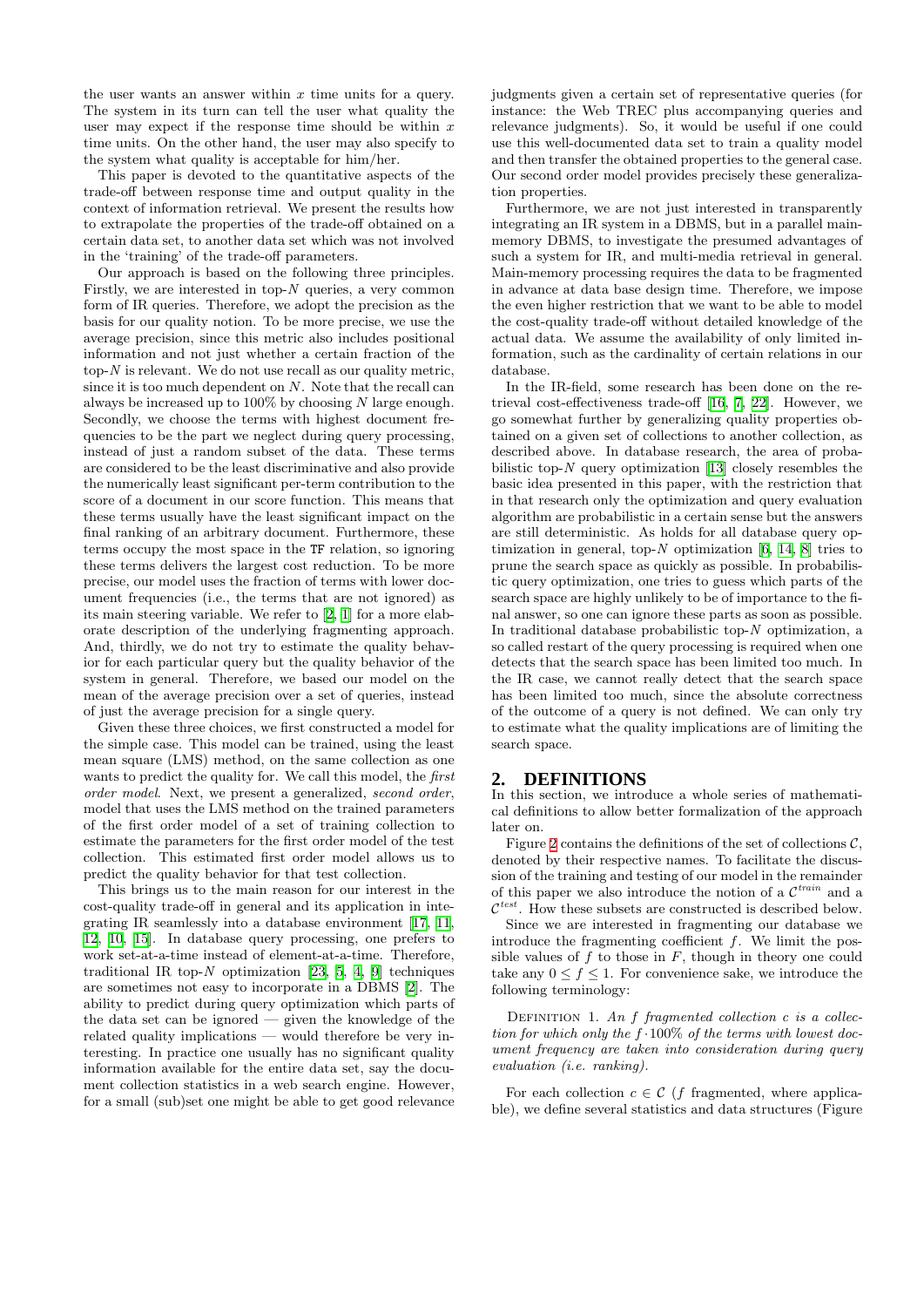|                       |           | $\overline{F}$                                          | (5) |
|-----------------------|-----------|---------------------------------------------------------|-----|
|                       |           |                                                         |     |
|                       |           | 0.99, 0.995, 0.999                                      | (4) |
| F                     | $\equiv$  | $\{0.9, 0.925, 0.94, 0.95, 0.96, 0.97, 0.98, 0.985,$    |     |
| $\mathcal{C}^{test}$  | $\subset$ | $\mathcal{C}$ , a set of test collections               | (3) |
| $\mathcal{C}^{train}$ |           | $\subset$ $\mathcal{C}$ , a set of training collections | (2) |
| C                     | $\equiv$  | $\{FR94, CR, FBIS, FT, LATIMES\}, c \in \mathcal{C}$    | (1) |
|                       |           |                                                         |     |

<span id="page-2-0"></span>Figure 1: Dataset and fragmenting definitions

<span id="page-2-2"></span>

| $t_{ci}$      |            | a term in collection $c$                                                                      | (6)  |
|---------------|------------|-----------------------------------------------------------------------------------------------|------|
| $T_c$         | $\equiv$ . | ${t_{c1}, t_{c2}, t_{c3}, \ldots, t_{ci}, \ldots, t_{n_c}}$ , $n_c \equiv  T_c $              | (7)  |
| $d_{c,i}$     | $=$        | a document in collection c, $d_{c_i} \subset T_c$                                             | (8)  |
| $D_c$         | $\equiv$   | $\{d_{c1}, d_{c2}, d_{c3}, \ldots, d_{cj}, \ldots, d_{c D_c }\}\$                             | (9)  |
| $T_{fc}$      |            | $\equiv \{t_{c1}, t_{c2}, t_{c3}, \ldots, t_{ci}, \ldots, t_{cm} \} \subset T_c,$             | (10) |
|               |            | where $m_c \equiv f \cdot n_c \equiv  T_{fc} $                                                |      |
| $t f_{c i j}$ | 三          | term frequency for term $t_{ci}$ in document $d_{ci}(11)$                                     |      |
| $TF_c$        |            | $\equiv \{tf_{cij} i\in\{1,\ldots,n_c\},j\in\{1,\ldots, D_c \}\}\$ (12)                       |      |
|               |            | $ntf_{cij} \equiv \frac{tf_{cij}}{\sum_{i=1}^{n_c} tf_{cij}}$                                 | (13) |
|               |            | $df_{ci} \equiv  \{(t_{ci}, d) t_{ci} \in d \in D_c\} $                                       | (14) |
|               |            | $DF_c$ $\equiv$ $\{df_{ci}   \forall t_{ci} \in T_c\}$                                        | (15) |
|               |            | $ndf_{ci} \equiv \frac{df_{ci}}{1}$ , where $\tau_c \equiv \sum_{i=1}^{n_c} df_{ci}$<br>$i=1$ | (16) |

<span id="page-2-1"></span>

[2](#page-2-1)) We distinguish  $n_c$  unique terms after stemming and stopping (Expr. [6](#page-2-2) and [7](#page-2-2)). Note, that we have numbered the terms on ascending document frequency, which we can do without loss of generality (also see Expr. [14](#page-2-2)). In an  $f$  fragmented collection c, we only use the  $m_c = fn_c$  first terms (Expr. [10](#page-2-2)). We model documents as the set of their unique terms (Expr. [8](#page-2-2) and [9](#page-2-2)). For each unique document term pair, we administer the number of times that that term occurs in that particular document (Expr. [11](#page-2-2) and [12](#page-2-2)). We also compute a normalized version (Expr. [13](#page-2-2)) within the  $[0, 1]$ range to facilitate a mathematically better founded score function (see below). For each term, we store the number of documents it occurs in (Expr. [14](#page-2-2) and [15](#page-2-2)). As for the term frequency, we also introduce a normalized version of the document frequency (Expr. [16\)](#page-2-2). As mentioned, we numbered the terms on ascending document frequency, so:  $df_{c,i+1} \geq df_{c,i}, \forall i \in \{1,\ldots,n_c-1\}.$  Next to data sets we also need queries (Figure [2](#page-2-3)).

| Q                                   | $\subset T_c$                                                         | (17) |  |  |
|-------------------------------------|-----------------------------------------------------------------------|------|--|--|
| Q.                                  | $\equiv \{Q \in \mathcal{Q}\}\$ , the set of TREC topics/queries (18) |      |  |  |
| $\mathcal{O}^{train}$               | $\subset$ Q, the set of training queries                              | (19) |  |  |
| $\mathcal{O}^{test}$                | $\subset$ Q, the set of test queries                                  | (20) |  |  |
| Figure 3: Query related definitions |                                                                       |      |  |  |

<span id="page-2-3"></span>For convenience sake, we model our queries as sets, though in reality the queries can contain multiple occurrences of the same term. However, not modeling the queries with this capability will not be a problem given our context. Again, we already distinguish the notion of training and test queries but defer the actual construction of these query sets to the experimental sections below.

Since we need some sub expressions of the score function used in our system (sometimes also known as ranking function), we have listed the relevant definitions in Figure [2](#page-2-4).

<span id="page-2-5"></span>
$$
s_{cij} \equiv 1 + \frac{ntf_{cij}}{ndf_{ci}} \tag{21}
$$

$$
s_{cj}(Q) \equiv \sum_{i \in V} \log(s_{cij}), \text{ where } V = \{i | t_{ci} \in Q\}
$$
 (22)

$$
s_{cfj}(Q) \equiv \sum_{i \in V} \log(s_{cij}), \text{ where } V = \{i | t_{ci} \in Q \land i \leq m_c(23)
$$

$$
p_{ci} \equiv ndf_{ci} \tag{24}
$$

$$
Es_{cij} \equiv \sum_{i=1}^{n_c} s_{cij} \cdot p_{ci} \tag{25}
$$

$$
Es_{cfij} \equiv \sum_{i=1}^{m_C} s_{cij} \cdot p_{ci} \tag{26}
$$

$$
nEs_{cfij} \equiv \frac{Es_{cfij}}{Es_{cij}} \tag{27}
$$

<span id="page-2-4"></span>Figure 4: Ranking related definitions

Expression [21](#page-2-5) is the score contribution of a term  $i$  for a document j, as used by our system to rank the documents. The score contribution is motivated by the use of language models for information retrieval, a recently developed approach to information retrieval that performs among the best approaches in experimental evaluations[[24,](#page-7-19) [21\]](#page-7-20). Expression [22](#page-2-5) defines the score of a document given a query Q by summing the logarithm of  $s_{cij}$  for each i. The resulting algorithm is a member of the family of  $tf \cdot idf$  term weighting algorithms, which are used in many approaches to ranked retrieval [\[25](#page-7-21)]. For the relation between language modeling algorithms and the traditional  $tf \cdot idf$  term weighting algorithms, we refer to[[20\]](#page-7-22). Expression [23](#page-2-5) the variant of the score function used in a fragmented case. For several reasons we need a notion of the probability that a certain term is term  $i$  (Expression [24](#page-2-5)). The main reason to choose the probability this way follows directly from the Zipfian behavior of natural language[[28\]](#page-7-23). Based on this probability, we can define the estimated values in expression [25](#page-2-5) and [26](#page-2-5). Expression [27](#page-2-5) is a normalized version of expression [26](#page-2-5). The use of these expressions is clarified in more detail below.

Finally, Figure [2](#page-2-6) shows the quality metrics we use.

<span id="page-2-7"></span>

|                     | $ap_c(Q) \equiv$ average precision for query Q on collection $c \in \{28\}$ |
|---------------------|-----------------------------------------------------------------------------|
| $ap_{cf}(Q) \equiv$ | average precision for query $Q$ on $f$ fragmented (29)                      |
|                     | collection $c \in \mathcal{C}$                                              |
| $map_c$             | $\sum$ ap <sub>c</sub> (Q)<br>$Q \in \mathcal{Q}$<br>(30)<br> O             |
| $map_{cf}$          | $\sum$ ap <sub>cf</sub> (Q)<br>$Q \in \mathcal{Q}$<br>(31)<br>$\sqrt{ }$    |

$$
m a p_{cf} \equiv \frac{m a p_{cf}}{m a p_{cf}} \tag{32}
$$

#### <span id="page-2-6"></span>Figure 5: Quality metric definitions

We base our aggregated quality measure on the average precision. For those less familiar with IR terminology: the average precision measure is a single value that is determined for each query. The measure corresponds with a user who walks down a ranked list of documents and will only stop after the user has found a certain number of relevant documents. The measure is the average of the precision calculated at the rank of each relevant document retrieved. Relevant documents that are not retrieved are assigned a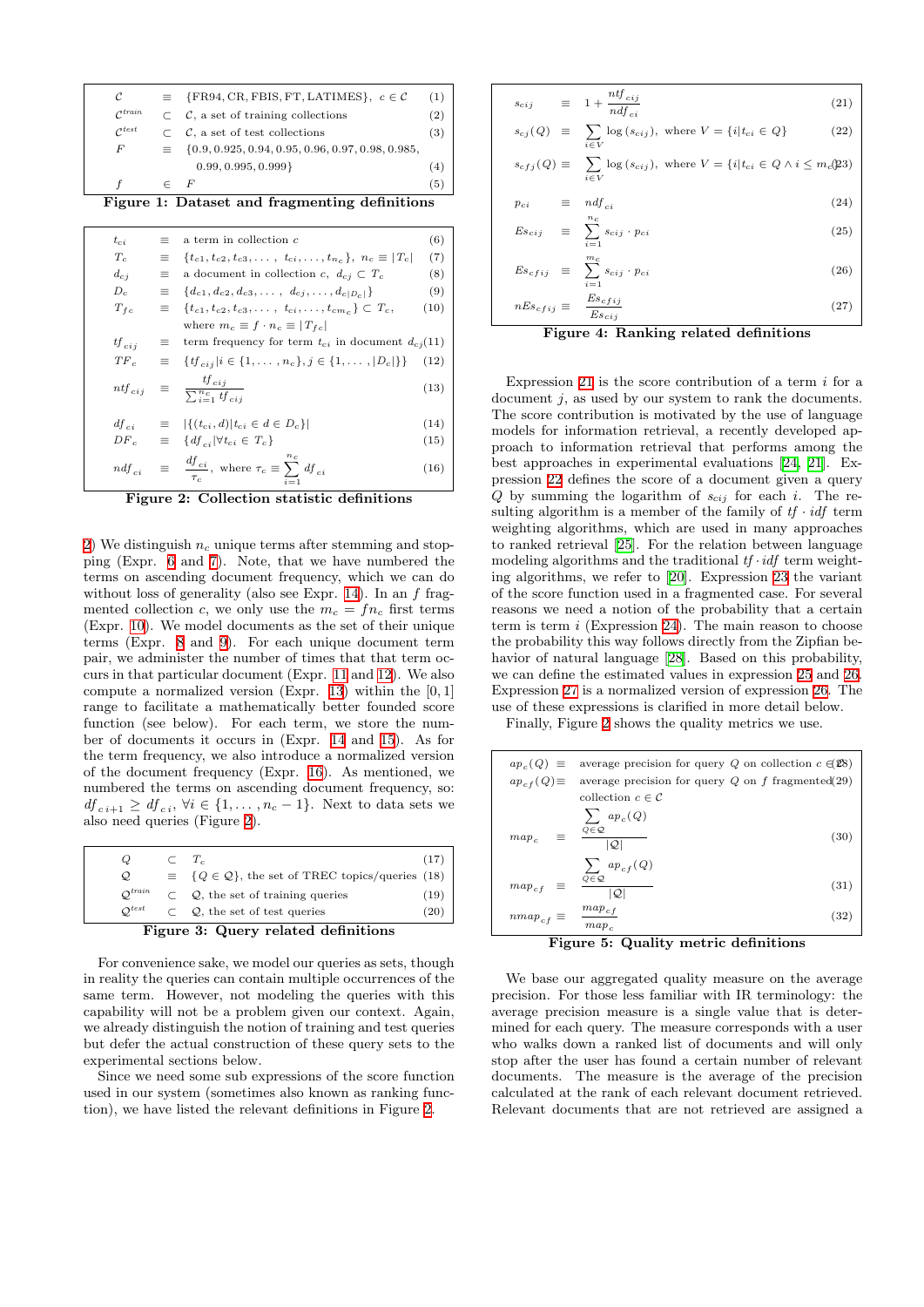precision value of zero. For example, if three relevant documents exist in the collection and they are retrieved at rank 4, 9, and 20, the average precision would be computed as  $\frac{\frac{1}{4} + \frac{2}{9} + \frac{3}{20}}{\frac{3}{2}} = 0.21$  [\[19\]](#page-7-24).

Since we are not interested in the quality behavior of just a query in particular, we aggregate over a set of queries (Expressions [30](#page-2-7) and [31](#page-2-7)). Furthermore, we are only interested in relative changes in this aggregated quality measure, so we use a normalized variant (Expression [32](#page-2-7)).

Besides these model related definitions, we introduce the denotation  $\bar{x}$  for the estimated counterpart of a certain variable or parameter  $x$ . The main reason for introducing this denotation is the fact that we estimate several parameters and variables in the remainder of this paper, so we need the proper means to distinguish between the actual parameter/variable and its estimated counterpart. We use this denotation recursively. For example, the estimated value of an (already) estimated value  $\bar{x}$  is written as  $\bar{\bar{x}}$ .

To provide a good notion of the error of the models we also define a relative error measure.

DEFINITION 2. The relative error  $\epsilon_{\overline{x}}$  of an estimated value  $\overline{x}$  of a variable or parameter x is defined as:  $\epsilon_{\overline{x}} \equiv \frac{\overline{x} - x}{x}$ 

The advantage of this metric is that it can be pushed through the normalization of a relative entity such as  $\overline{nmap}_{cf}$ .

# <span id="page-3-6"></span>**3. FIRST ORDER APPROACH**

In this section, we construct a model to predict  $nmap_{cf}$  for a given collection  $\mathcal C$  that is  $f$  fragmented. We train the model using a given set of queries  $\mathcal{Q}^{train}$ . Once the model has been trained, we test its accurateness on a set of test queries  $\mathcal{Q}^{test}$ .

#### **3.1 Model**

As stated above, we are interested in predicting  $nmap_{cf}$ when we know the value of  $f$ . Since we do not have any illusion in solving the general problem of information retrieval, i.e. ranking documents perfectly, our only lead is taking a closer look at our ranking method. Of course, no ranking method is perfect, neither is the one we use. However, since a state of the art ranking performs clearly better than just a random ordering of some documents, it clearly does something in the right direction.

The  $ap_{cf}(Q)$  for an arbitrary query Q can only change if, as a consequence of decreasing  $f$ , a document that correctly appears in the top- $N$  swaps places with a document that should not have been retrieved. In a more formal manner, let us assume we have two documents  $j_i$  and  $j_2$  with document scores  $s_{cj_1}$  and  $s_{cj_2}$ , respectively, such that  $s_{cj_1}(Q) \geq s_{cj_2}(Q)$ , for an arbitrary query Q. The problem of interest then boils down to the question what should happen to  $f$  to make  $s_{cjj_1}(Q) < s_{cjj_2}(Q)$ , for that same query Q. Trying to come up with an analytical solution for this question appears to be very difficult. However, the main player in the ranking is the score contribution of each individual term  $i$  for an arbitrary document  $j$ ,  $s_{cij}$ . The remainder of this paper demonstrates that taking  $s_{cij}$  as the basis for estimating  $nmap_{cf}$  works out quite well, and in contrast with using  $s_{cf}$  is analytically manageable.

Since we are not interested in actual  $s_{cij}$  values but only in its general behavior for 'average' queries and how it degrades for decreasing f we use  $nEs_{cfij}$  instead. By taking the expected value instead of the actual value, we abstract from the special effects of just a particular query, likewise we

take the mean of the  $ap_{cf}(Q)$ , i.e.  $map_{cf}$ . Dividing by  $Es_{cij}$ normalizes the range between 0 and 1 abstracting from the actual numerical range. Similarly, we normalize our quality measure as well, resulting in  $nmap_{cf}$  as the actual quality measure instead of  $ap_{cf}(Q)$ .

Now, let us assume any change in  $nEs_{cfij}$  proportionally effects  $nmap_{cf}$ , in other words:

<span id="page-3-4"></span>
$$
\eta_{c,0} + \eta_{c,1} nEs_{cfij} = nmap_{cf} \tag{33}
$$

This leaves us with the question what the influence of  $f$ is on  $nEs_{cfij}$ . The remainder of this subsection concerns the actual construction of this model for  $nmap_{cf}$  with f as explaining variable.

<span id="page-3-5"></span>We start with assuming that the  $df_{ci}$  values are distributed according to Zipf[[28\]](#page-7-23). We also assumed that the terms are ordered ascendingly on their frequency, so:  $df_{ci} \leq df_{ci+1}$ . The 'official' Zipf's law assumes a descending order on frequency. Combining this information into one formula gives:  $df_{ci} \equiv \frac{a_c}{n_c-i+1}$  where  $a_c$  is the 'constant' in Zipf's law, for a certain collection c. Using expression this formula and the fact that a sum over many small steps can be approximated by an integral we can now rewrite definition [26](#page-2-5):

<span id="page-3-0"></span>
$$
E_{Scfij} = \sum_{i=1}^{m_c} s_{cij} \cdot p_{ci} \approx \int_{i=1}^{m_c} s_{cij} \cdot ndf_{ci} \, di
$$

$$
= \int_{i=1}^{m_c} \frac{a_c}{(n-i+1)\tau_c} + ntf_{cij} \, di. \tag{34}
$$

Similarly, we can rewrite definition [25:](#page-2-5)

<span id="page-3-1"></span>
$$
Es_{cij} = \sum_{i=1}^{n_c} s_{cij} \cdot p_{ci}
$$
  
 
$$
\approx \int_{i=1}^{n_c} \frac{a_c}{(n-i+1)\tau_c} + ntf_{cij} \, di \qquad (35)
$$

Next, we substitute expressions [34](#page-3-0) and [35](#page-3-1) in definition [27](#page-2-5):

<span id="page-3-2"></span>
$$
nEs_{cfij} = \frac{\int_{i=1}^{m_c} \frac{a_c}{(n-i+1)\tau_c} + ntf_{cij} di}{\int_{i=1}^{n_c} \frac{a_c}{(n-i+1)\tau_c} + ntf_{cij} di}.
$$
 (36)

Since we do not want to do expensive database accesses, we do not know the value of each  $ntf_{cij}$ . Furthermore, for our quality model we are only interested in the global change of the document scores, not in the change in scores of any specific document. Therefore, the normalized term frequency ntf<sub>cij</sub> might be approximated by  $\gamma_c$ , which is the average normalized term frequency of the document-term pairs in the database. Given this assumption expression [36](#page-3-2) reduces to:

<span id="page-3-3"></span>
$$
nEs_{cfij} \approx \frac{\int_{i=1}^{m_c} \frac{a_c}{(n-i+1)\tau_c} + \gamma_c \, di}{\int_{i=1}^{n_c} \frac{a_c}{(n-i+1)\tau_c} + \gamma_c \, di}
$$
(37)

This effectively reduces our variant of  $tf \cdot idf$  weighting to a variant of idf weighting, which was motivated by a Zipf-like distribution in[[26\]](#page-7-25). Although we explicitly derive equation [37](#page-3-3) from our language modeling ranking algorithm, we hypothesize that the same approximation holds for any term weighting algorithm that includes an idf component. Evaluation of the integral parts in expression [37](#page-3-3) and some further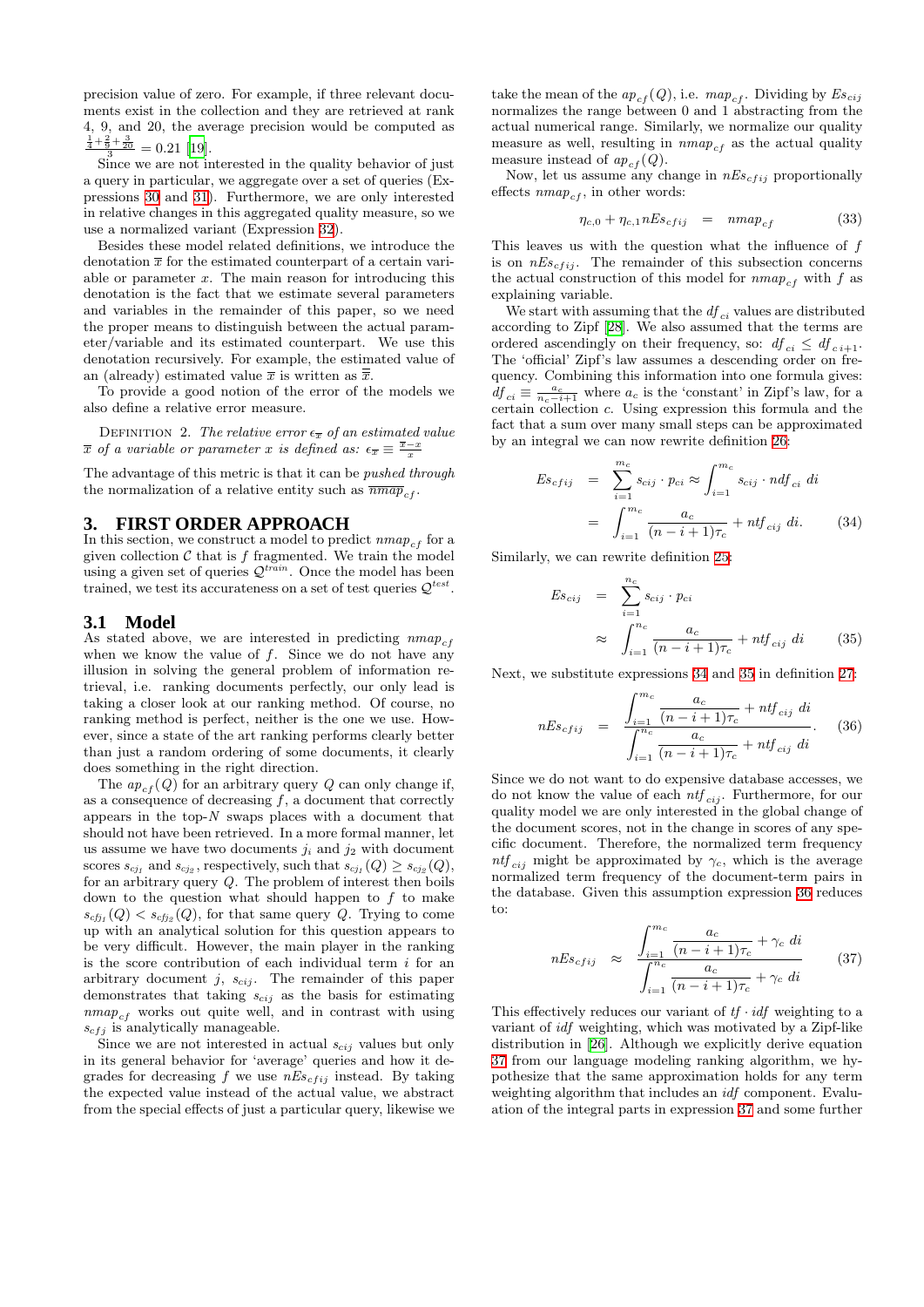rewriting results in:

$$
nEs_{cfij} \approx \frac{\gamma_c \tau_c m_c}{N} - \frac{a_c \log(n_c - m_c + 1)}{N} - \frac{\gamma_c \tau_c}{N} + \frac{a_c \log n_c}{N}
$$

where:  $\aleph = \gamma_c \tau_c n_c - \gamma_c \tau_c + a_c \log n_c$ . Next, we substitute  $fn_c$ for  $m_c$  and simplify the expression a bit, using the knowledge that  $n_c$  is quite large, resulting in:

$$
nEs_{cfij} \approx \frac{\gamma_c \tau_c n_c}{\aleph} f - \frac{a_c}{\aleph} \log(1 - f) - \frac{\gamma_c \tau_c}{\aleph} \quad (38)
$$

Since,  $\aleph$  depends mainly on  $\tau_c$  and  $n_c$ , the second term in this sum will have negligible influence, reducing the basic expression to:

$$
nEs_{cfij} \approx \frac{\gamma_c \tau_c n_c}{\aleph} f - \frac{\gamma_c \tau_c}{\aleph} = \varphi_{c,0} f + \varphi_{c,1} \tag{39}
$$

where:  $\varphi_{c,0} = \frac{\gamma_c \tau_c n_c}{8}$  and  $\varphi_{c,1} = -\frac{\gamma_c \tau_c}{8}$ . For convenience sake, we rewrite expression [39](#page-4-0) into the following form:

$$
nEs_{cfij} \approx \gamma_c \left( \varphi'_{c,0} f + \varphi'_{c,1} \right) \tag{40}
$$

where:

$$
\varphi'_{c,0} = \frac{\tau_c n_c}{\aleph}, \tag{41}
$$

<span id="page-4-5"></span>
$$
\varphi'_{c,1} = -\frac{\tau_c}{\aleph} \tag{42}
$$

Substituting this rewritten form into expression [33,](#page-3-4) our relation of interest between  $nEs_{cfij}$  and  $nmap_{cf}$ , gives:

<span id="page-4-1"></span>
$$
\eta_{c,0} + \eta_{c,1} nEs_{cfij} = nmap_{cf}
$$
\n
$$
\Rightarrow \eta_{c,0} + \eta_{c,1} \gamma_c \left( \varphi'_{c,0} f + \varphi'_{c,1} \right) \approx nmap_{cf}
$$
\n
$$
\Rightarrow \psi_{c,0} + \psi_{c,1} f \approx nmap_{cf}
$$
\n(43)

where:

$$
\psi_{c,0} = \eta_{c,0} + \eta_{c,1} \gamma_c \varphi'_{c,1} \tag{44}
$$

<span id="page-4-4"></span>
$$
\psi_{c,1} = \eta_{c,1} \gamma_c \varphi'_{c,0} \tag{45}
$$

Note that expression [43](#page-4-1) nicely fits the general observation that the less terms (lower  $f$ ) one takes into account, the lower the answer quality (lower  $nmap_{cf}$ ) one should expect.

#### <span id="page-4-6"></span>**3.2 Experimental setup**

Since our model (expression  $\overline{4}3$ ) is linear, we can use the LMS (least mean squares) method to estimate the coefficients  $\psi_{c,0}$  and  $\psi_{c,1}$ .

The queries we used, are the 50 retrieval queries, also known as topics in the IR field, from TREC-6. These queries range in length from 9 up to and including 61 terms with an average of 27 terms. This query length might seem unrealistically large since queries typically entered by a user consist of only a few terms. Note however, that many applications exist in which the user does not enter the actual query that is actually executed by the retrieval system. Examples of such situations are: automatic query expansion (used by certain relevance feedback and thesaurus exploiting techniques), or searching for similar texts given an example text (one might think of patent verification).

Since we need a training set  $\mathcal{Q}^{train}$  and a test set  $\mathcal{Q}^{test}$ of queries, we constructed two random subsets of Q. Both subsets were constructed independently from each other by picking a query from one of the 50 queries in Q with a uniform probability of 60%. This, of course, does result in

some overlap between  $\mathcal{Q}^{train}$  and  $\mathcal{Q}^{test}$ , but since queries are drawn from the same 'virtual' pool in real world application we think this does not inflict a negative impact on the quality of the results. Also, 50 queries as total query pool is not very large so the larger the training and test sets, the less statistical noise we get on the resulting nmap, which is averaged over these sets.

The experimental training procedure we followed for each collection  $c \in \mathcal{C}$  is described in Figure [3.2](#page-4-2).

- $\textbf{Step 1}$  Produce a ranked top-1000 for each query  $Q \in \mathcal{Q}^{train}$  on collection  $c$  in the normal manner (i.e. by taking all terms into account).
- **Step 2** Compute the average precision  $ap_c(Q)$  for each of the queries of the previous step and compute  $map_c$  based on the  $ap_c(Q)$  values, according to definition [30](#page-2-7).
- <span id="page-4-0"></span>**Step 3** Produce a ranked top-1000 for each query  $Q \in \mathcal{Q}^{train}$  on collection c for each  $f \in F$ .
- **Step 4** Compute the average precision  $ap_{cf}(Q)$  corresponding to each of the results of the previous step and compute  $map_{cf}$ based on the  $ap_{cf}(\mathbb Q)$  values, according to definition [31](#page-2-7).

Step 5 Compute  $nmap_{cf}$  using definition [32](#page-2-7).

**Step 6** Compute  $\psi_{c,0}$  and  $\psi_{c,1}$  using the LMS method on expression [43,](#page-4-1) given the computed  $nmap_{cf}$ .

## <span id="page-4-2"></span>Figure 6: 1<sup>rst</sup> order training procedure (for a given collection  $c \in \mathcal{C}$ )

After training our model on a per-collection basis (i.e. determining  $\psi_{c,0}$  and  $\psi_{c,1}$ , we tested the model using the procedure shown in Figure [3.2](#page-4-3) (again, for each collection  $c \in \mathcal{C}$ ).

- **Step 1** Produce a ranked top-1000 for each query  $Q \in \mathcal{Q}^{test}$  on collection  $c$  in the normal manner (i.e. by taking all terms into account).
- **Step 2** Compute the average precision  $ap_c(Q)$  for each of the queries of the previous step and compute  $map_c$  based on the  $ap_c(Q)$  values, according to definition [30](#page-2-7).
- **Step 3** Produce a ranked top-1000 for each query  $Q \in \mathcal{Q}^{test}$  on collection c for each  $f \in F$ .
- **Step 4** Compute the average precision  $ap_{cf}(Q)$  corresponding to each of the results of the previous step and compute  $map_{cf}$ based on the  $ap_{cf}(Q)$  values, according to definition [31](#page-2-7).
- Step 5 Compute  $nmap_{cf}$  using definition [32](#page-2-7).
- Step 6 Compute  $\overline{nmap}_{cf}$  for each  $f \in F$  using expression [43](#page-4-1), given  $\psi_{c,0}$  and  $\psi_{c,1}$ .
- **Step 7** Compute the relative error between  $\overline{mmap}_{cf}$  and  $nmap_{cf}$  values using Definition [2.](#page-3-5)

<span id="page-4-3"></span>Figure 7: 1<sup>rst</sup> order test procedure (for a given collection  $c \in \mathcal{C}$ 

For the interested reader, we have listed some key statistics of the used document collections in the Appendix, including the actual  $map_c$  values.

## <span id="page-4-7"></span>**3.3 Experimental results**

In Figure [3.3](#page-5-0), we plotted the estimated  $nmap_{cf}$  (i.e.  $\overline{nmap}_{cf}$ ) versus the measured  $nmap_{cf}$ . If our model were perfect, the estimated values would be equal to their corresponding measured value  $(\overline{mmap}_{cf} = nmap_{cf})$ . We also included this ideal line in the plot for reference.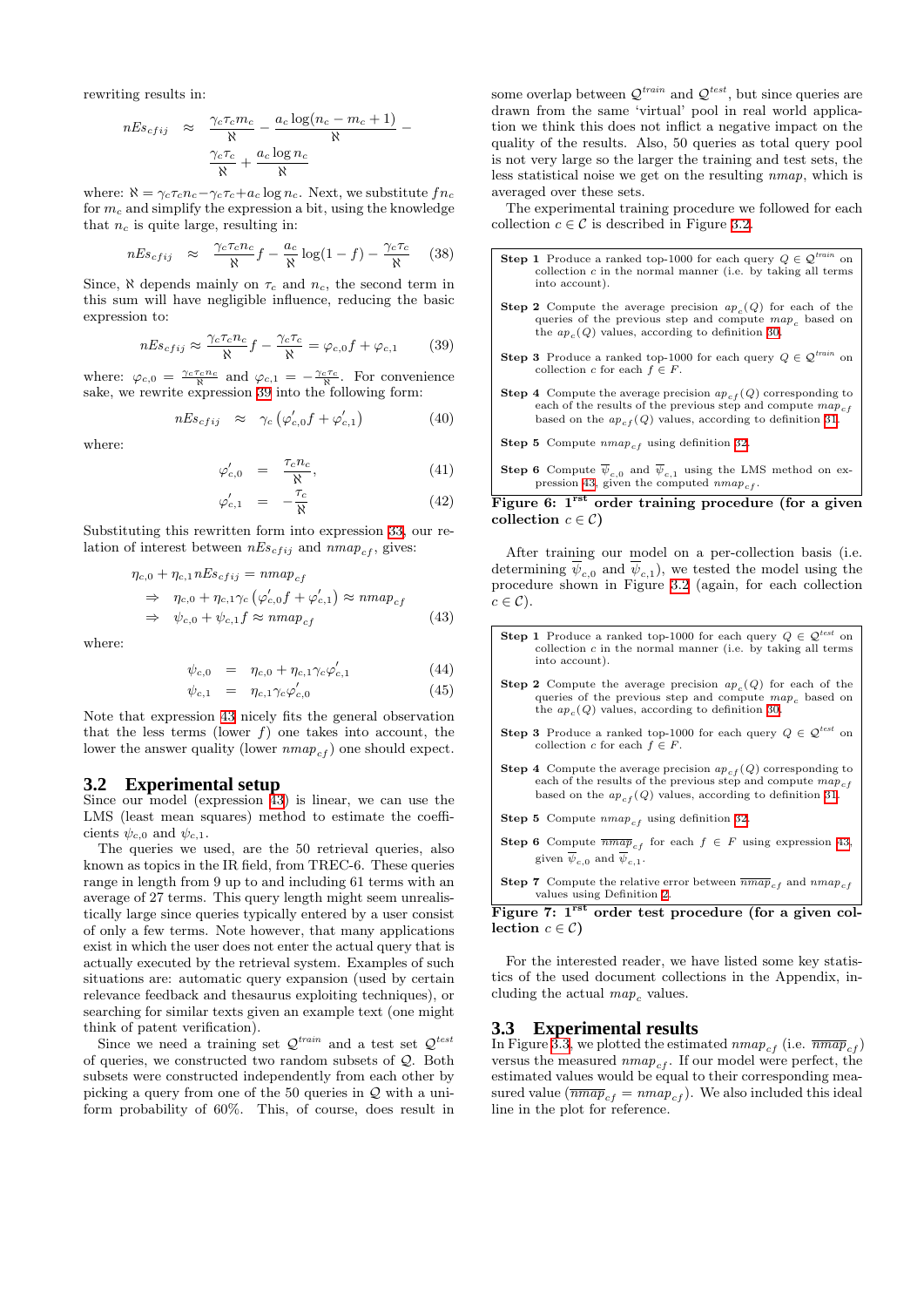

<span id="page-5-0"></span>Figure 8:  $1^{\text{rst}}$  order model test results,  $\overline{nmap}_{cf}$  vs. Figure 8: 1<sup>rst</sup> order model te<br>  $nmap_{cf}$ , for all collections  $c \in \mathcal{C}$ 

As one can see, all the data points are nicely grouped along the ideal line for all collections. This observation is supported by the relative errors plotted in Figure [3.3](#page-5-1).



<span id="page-5-1"></span>Figure 9:  $1^{\mathrm{rst}}$  order model relative error,  $\epsilon_{\overline{nmap}_{cf}}$  vs. f, for all collections  $c \in \mathcal{C}$ 

Note, both the values on the axes in Figure [3.3](#page-5-0) are relative entities. This means they can range from 0 to 1, and in practice actually do occupy this entire range indeed. Theoretically this is also the case for the ap however in practice the ap hardly ever exceeds 0.4 for typical  $tf \cdot idf$  based retrieval systems. Also note that a relative error  $\epsilon_{\overline{nmap}_{cf}} = e$ corresponds to a relative error  $\epsilon_{\overline{map}_{cf}} = e$ .

### **4. SECOND ORDER APPROACH**

In the previous section, we trained the model parameters on the same collection we wanted to predict the nmap for. In reality one wants to predict the nmap for a collection for which one has no relevance judgments available. This means that it is impossible to measure the nmap in such a case, taking away the possibility to train on the same collection as one wants to predict the nmap for.

In other words, one would like to train the model parameters on some collection (or even collections) for which the nmap can be measured, and then use this trained model on another collection to predict nmap values.

In this section, we use two extra parameters, which also follow nicely from our theoretical model. These two parameters are used to add a second regression model to predict the model parameters of the previous model. At a first glance,

this might seem very awkward, but we demonstrate that it is in fact a quite intuitive approach that also provides quite reasonable results.

#### **4.1 Model**

In a real world situation it is usually impossible to train the first order model on the same collection  $c$  as one wants to predict the quality for, due to the absence of  $nmap_c$  and  $nmap_{cf}$  information on that collection c. So, one would like to train the model on some other collection  $c' \neq c$ .

Unfortunately, expression [43](#page-4-1) in Section [3](#page-3-6) appears not to work in this case. A closer look learns that the estimated coefficients  $\overline{\psi}_{c,0}$  and  $\overline{\psi}_{c,1}$  differ significantly per collection. It appears that these coefficients contain collection dependent information, as is quite obvious from expression [44](#page-4-4) and [45](#page-4-4).

In these two parameter definitions, we do not know  $\gamma_c$ ,  $\eta_{c,0}$ , and  $\eta_{c,1}$ . Also, we do not know  $\varphi'_{c,0}$  and  $\varphi'_{c,1}$  exactly. But, we know that  $\varphi'_{c,0}$  and  $\varphi'_{c,1}$  are mainly determined by  $n_c$  and  $\tau_c$  (see expressions [41](#page-4-5) and [42](#page-4-5)), so we approximate the formulas [44](#page-4-4) and [45](#page-4-4) by:

$$
\omega_{0,0} + \omega_{0,1} \cdot \tau_c + \omega_{0,2} \cdot n_c = \psi_{c,0} \tag{46}
$$

<span id="page-5-2"></span>
$$
\omega_{1,0} + \omega_{1,1} \cdot \tau_c + \omega_{1,2} \cdot n_c = \psi_{c,1} \tag{47}
$$

This completes the construction of our second order model, which clearly captures the collection dependencies in  $\psi_{c,0}$ and  $\psi_{c,1}$  (and therefore in  $\psi_{c,0}$  and  $\psi_{c,1}$ ).

Note that the expressions [46](#page-5-2) and [47](#page-5-2) are linear whereas the expressions [41](#page-4-5) and [42](#page-4-5) are not. We acknowledge that this might be a very crude approximation. The main reason to choose this approximation is the practical advantage in the estimation of the parameters, since we can use the LMS method. The use of two regression models in a nested manner is not an uncommon statistical technique given the type of situation we use it in (see [\[18](#page-7-26)]). However, as approximation this model, of course, has to prove its usefulness in practice.

Recall from the definitions in Section [2](#page-1-0) that  $\tau_c = |TF_c|$ and  $n_c = |T_c|$ , meaning we only need to perform count operations to get this information. Since this requires practically no database accesses this fits in our requirement to use this model during database design and query optimization. Using these two cheap collection statistics, we can use the expressions [46](#page-5-2) and [47](#page-5-2), once their own coefficients have been determined, to estimate  $\psi_{c,0}$  and  $\psi_{c,1}$ .

In the remainder of this section we will demonstrate that the the two expressions [46](#page-5-2) and [47](#page-5-2) indeed do allow training of our model on collections  $c \in \mathcal{C}^{train}$  such that  $\mathcal{C}^{train} \cap \mathcal{C}^{test} = \emptyset$ .

#### **4.2 Experimental setup**

To evaluate our second order approach we extend our first order experimental setup as described in Subsection [3.2.](#page-4-6) We now also split up our set of collections  $\mathcal C$  in a set of training collections  $\mathcal{C}^{train}$  and test collections  $\mathcal{C}^{test}$ .

Due to the number of parameters to be estimated in our second order model, we need that  $|{\mathcal C}^{train}| \geq 3$ . Otherwise, the system is underdetermined. For the special case  $|\mathcal{C}^{train}| = 3$  the problem reduces to a system of three equations with three variables, which either has a unique deterministic solution or no solution at all. Since this latter case might cause trouble, though chances that this will happen are very low and the LMS method is in fact perfectly able to determine the solution if one exists, we require that  $|\mathcal{C}^{train}| > 3.$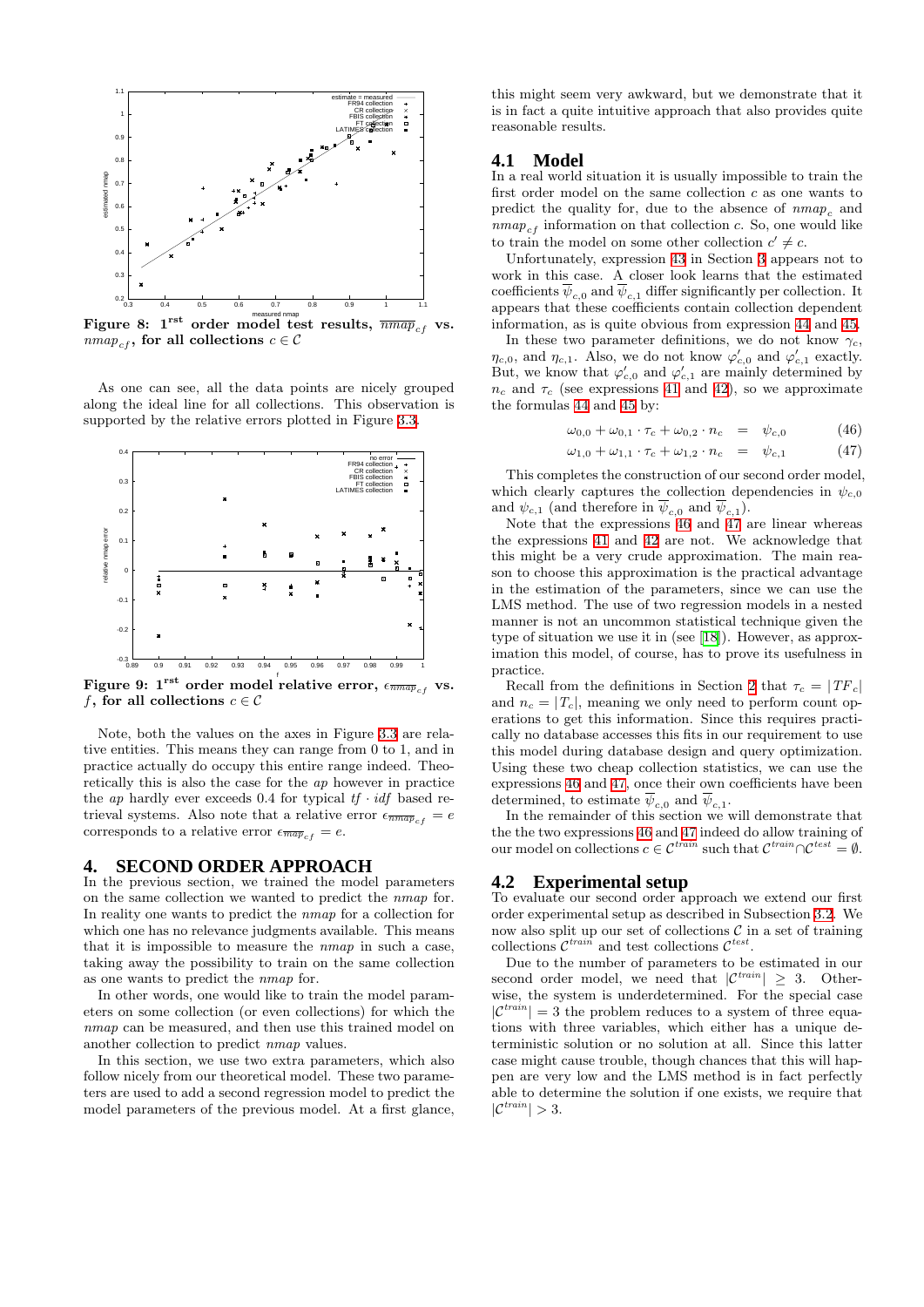To allow the most accurate training we looked only at cases where  $|C^{test}| = 1$  leaving 4 collections to train our model on (which we do need anyway, as we just argued). Consequently, we have 5 possible ways to divide  $\mathcal C$  in a  $\mathcal C^{train}$ and  $\mathcal{C}^{test}$ , by subsequentially taking each  $c \in \mathcal{C}$  as test collection  $(C^{test} = \{c\})$  and the remaining 4 as training collections  $(C^{train} = \mathcal{C} - \{c\})$ . For a given partitioning of C in  $\mathcal{C}^{train}$  and  $\mathcal{C}^{test}$  that way, we can train, and subsequently test, our model. Figure [4.2](#page-6-0) describes the training procedure we followed.

Step 1 Perform the first order training procedure (see Figure [3.2](#page-4-2), Subsection [3.2](#page-4-6)) to compute  $\psi_{c,0}$  and  $\psi_{c,1}$  for each collection  $c \in \mathcal{C}^{train}$ .

**Step 2** Get  $\tau_c$  and  $n_c$  for each collection  $c \in \mathcal{C}^{train}$ .

- Step 3a Use the results from Step 1  $(\psi_{c,0})$  and Step 2 ( $\tau_c$  and  $n_c$ ) in combination with the LMS method on equation [46](#page-5-2) to estimate  $\overline{\omega}_{0,0}, \overline{\omega}_{0,1}$ , and  $\overline{\omega}_{0,2}$ .
- **Step 3b** Use the results from **Step 1**  $(\psi_{c,1})$  and **Step 2**  $(\tau_c$  and  $n_c$ ) in combination with the LMS method on equation [47](#page-5-2) to estimate  $\overline{\omega}_{1,0}$ ,  $\overline{\omega}_{1,1}$ , and  $\overline{\omega}_{1,2}$ .

<span id="page-6-0"></span>Figure 10: 2<sup>nd</sup> order training procedure (for a given partitioning of C in  $\mathcal{C}^{train}$  and  $\mathcal{C}^{test}$  where  $|\mathcal{C}^{test}| = 1$ )

Figure [4.2](#page-6-1) describes the corresponding test procedure we followed, using the  $(\overline{\omega}_{0,0}, \overline{\omega}_{0,1}, \overline{\omega}_{0,2})$  and  $(\overline{\omega}_{1,0}, \overline{\omega}_{1,1}, \overline{\omega}_{1,2})$  vectors that were determined according to the procedure described in Figure [4.2.](#page-6-0)

**Step 1** Get 
$$
\tau_c
$$
 and  $n_c$  for the test collection  $c \in \mathcal{C}^{test}$ . **Step 2a** Substitute  $\overline{\omega}_{0,0}$ ,  $\overline{\omega}_{0,1}$ ,  $\overline{\omega}_{0,2}$ ,  $\tau_c$ , and  $n_c$  in expression 46 to compute  $\overline{\psi}_{c,0}$ . **Step 2b** Substitute  $\overline{\omega}_{1,0}$ ,  $\overline{\omega}_{1,1}$ ,  $\overline{\omega}_{1,2}$ ,  $\tau_c$ , and  $n_c$  in expression 47 to compute  $\overline{\overline{\psi}}_{c,1}$ . **Step 3** Perform the first order test procedure (see Figure 3.2, Theorem 10.11) for the first order test procedure (see Figure 3.2).

Subsection [3.2](#page-4-6)) for test collection  $c \in \mathcal{C}^{train}$ . However, now use  $\psi_{c,0}$  and  $\psi_{c,1}$  in Step 6 instead of  $\psi_{c,0}$  and  $\psi_{c,1}$ , respectively.

<span id="page-6-1"></span>

#### **4.3 Experimental results**

In Figure [5](#page-6-2) we combined all five test cases, each represented by their respective test collection. As before, we plotted the  $\overline{mmap}_{cf}$  vs.  $nmap_{cf}$ . We also included the ideal line where  $\overline{mmap}_{cf} = nmap_{cf}$ .

As expected the point clouds do not group as nicely along the ideal line as in the first order case (Subsection [3.3\)](#page-4-7). However, as we can see in Figure [5](#page-6-3), the relative error stays within 25% in most of the cases. We find this quite acceptable, given the fact we use only very little information in our model  $(f, \tau_c, \text{ and } n_c)$ . Furthermore, we stress on the fact that the number of training collections is very low from a statistical point of view.

A closer review of the log files of the first and second order training and testing runs also learned us that the number of 50 queries in total, is very low as well (recall that we had to do with these 50 queries for both the training and testing).

**5. CONCLUSIONS AND FUTURE WORK** In this paper, we derived a mathematical model to estimate the expected decrease in retrieval answer quality given that we use only the fraction  $f$  of the terms with the lowest document frequencies.



<span id="page-6-2"></span>Figure 12:  $2^{\text{nd}}$  order model test results,  $\overline{nmap}_{cf}$  vs.  $nmap_{cf}$ , for all collections  $c \in \mathcal{C}^{test}$  and all  $\mathcal{C}^{test} \subset \mathcal{C}$ where  $|\mathcal{C}^{test}| = 1$ 



<span id="page-6-3"></span>Figure 13:  $2^{\rm nd}$  order model relative error,  $\epsilon_{\overline{nmap}_{cf}}$  vs. f, for all collections  $c \in \mathcal{C}^{test}$  and all  $\mathcal{C}^{test} \subset \mathcal{C}$  where  $|\check{\mathcal{C}}^{test}| = 1$ 

We distinguished two major approaches, of which the second was an extension of the first. The performed experiments demonstrated that for the first approach, in which we tested our model on the same collection as we trained its parameters on, our model predicts the quality implications of degrading f very well. The second approach attempted to overcome the major drawback of the first approach. There we trained the model on different collections than we wanted to test it on, i.e. predict the quality for. We observed a significant increase in the (relative) estimation error, which we expected beforehand. However, the results are still interesting, since the relative error stayed mostly within the 25% range.

In the construction of our first order model in Section [3](#page-3-6), we assumed any change in  $nEs_{cfij}$  to effect  $nmap_{cf}$  proportionally (Expression [33](#page-3-4)). Given the rather good experimental results obtained with our first order model, we have no reason to question this assumption on its practical effectiveness. However, we certain are interested in a more formal